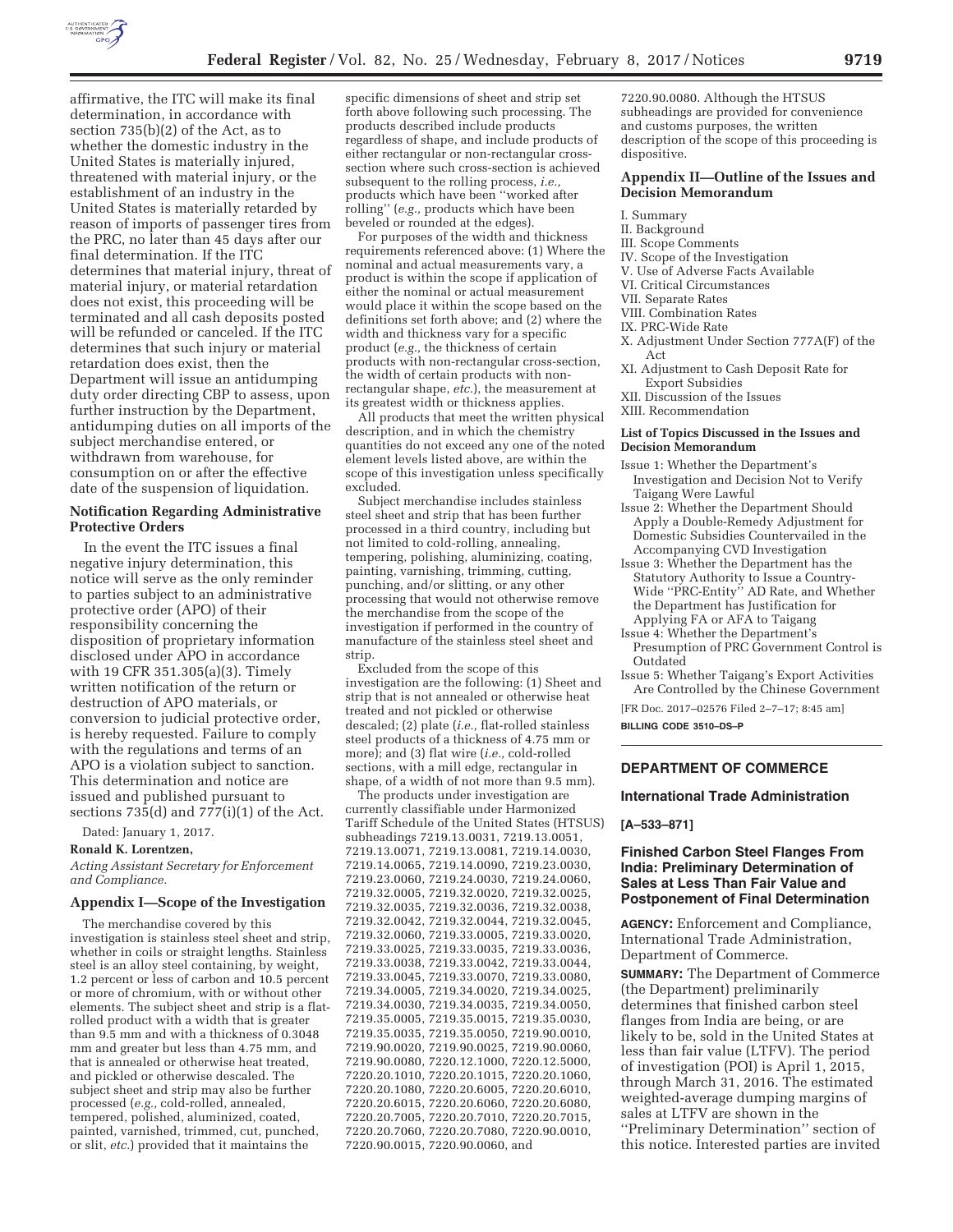to comment on this preliminary determination.

**DATES:** Effective February 8, 2017.

**FOR FURTHER INFORMATION CONTACT:** Fred Baker or Mark Flessner, AD/CVD Operations, Office VI, Enforcement and Compliance, International Trade Administration, U.S. Department of Commerce, 1401 Constitution Avenue NW., Washington, DC 20230; telephone: (202) 482–2924 or (202) 482–6312, respectively.

#### **SUPPLEMENTARY INFORMATION:**

## **Background**

The Department initiated this investigation on July 20, 2016.1 We selected two mandatory respondents in this investigation, Norma (India) Limited and R.N. Gupta & Co., Ltd.2 For a complete description of the events that followed the initiation of this investigation, *see* the memorandum that is dated concurrently with this determination and hereby adopted by this notice.3 A list of topics in the Preliminary Decision Memorandum is included as Appendix II to this notice.

The Preliminary Decision Memorandum is a public document and is made available to the public via Enforcement and Compliance's Antidumping and Countervailing Duty Centralized Electronic Service System (ACCESS). ACCESS is available to registered users at *https:// access.trade.gov,* and is available to all parties in the Department's Central Records Unit, Room B8024 of the main Department of Commerce building. In addition, a complete version of the Preliminary Decision Memorandum can be accessed directly on the internet at *http://enforcement.trade.gov/frn/.* The signed Preliminary Decision Memorandum and the electronic version of the Preliminary Decision Memorandum are identical in content.

3*See* Memorandum from Gary Taverman, Associate Deputy Assistant Secretary for Antidumping and Countervailing Duty Operations, to Ronald K. Lorentzen, Acting Assistant Secretary for Enforcement and Compliance, entitled ''Decision Memorandum for the Preliminary Determination in the Antidumping Duty Investigation of Finished Carbon Steel Flanges from India,'' dated concurrently with this notice (Preliminary Decision Memorandum).

## **Scope of the Investigation**

The product covered by this investigation is finished carbon steel flanges from India. For a full description of the scope of this investigation, *see* the ''Scope of the Investigation,'' in Appendix I of this notice.

#### **Scope Comments**

We received no comments from interested parties regarding the scope of the investigation as it appeared in the *Initiation Notice.* The scope published in the *Initiation Notice* contained several typographical errors, which have been corrected in Appendix I.

#### **Methodology**

The Department is conducting this investigation in accordance with section 731 of the Tariff Act of 1930, as amended (the Act). Export price was calculated in accordance with section 772 of the Act. Normal value (NV) was calculated in accordance with section 773 of the Act. For a full description of the methodology underlying our preliminary conclusions, *see* the Preliminary Decision Memorandum.

## **All-Others Rate**

Section 733(d)(1)(A)(ii) of the Act provides that in the preliminary determination the Department shall determine an estimated ''all-others'' rate for all exporters and producers not individually investigated, in accordance with section  $735(c)(5)$  of the Act. Section 735(c)(5)(A) of the Act states that generally the estimated rate for allothers shall be an amount equal to the weighted average of the estimated weighted-average dumping margins established for exporters and producers individually investigated, excluding any zero and *de minimis* margins, and any margins determined entirely under section 776 of the Act. In this investigation, we calculated weightedaverage dumping margins for both mandatory respondents that are above *de minimis* and which are not based on section 776 of the Act. However, because there are only two weightedaverage dumping margins for this preliminary determination, using a weighted-average of these two rates risks disclosure of business proprietary data. Therefore, the Department assigned a margin to the all-others rate companies based on the simple average of the two mandatory respondents' rates.4

## **Preliminary Determination**

The Department preliminarily determines that finished carbon steel flanges from India are being, or are likely to be, sold in the United States at LTFV, pursuant to section 733 of the Act, and that the following estimated weighted-average dumping margins exist:

| Exporter/manufacturer                                                                                                                                   | Weighted-<br>average<br>dumping<br>margins<br>(percent) |
|---------------------------------------------------------------------------------------------------------------------------------------------------------|---------------------------------------------------------|
| Norma (India) Limited/USK Ex-<br>ports Private Limited/Uma<br>Shanker Khandelwal & Co./<br>Bansidhar Chiranjilal<br>R.N. Gupta & Co., Ltd<br>All Others | 8.58<br>12.56<br>10.57                                  |

## **Suspension of Liquidation**

In accordance with section 733(d)(2) of the Act, we will direct U.S. Customs and Border Protection (CBP) to suspend liquidation of all entries of finished carbon steel flanges from India, as described in the Scope of the Investigation in Appendix I, that are entered, or withdrawn from warehouse, for consumption on or after the date of publication of this notice in the **Federal Register**.

Pursuant to section 733(d) of the Act and 19 CFR 351.205(d), we will instruct CBP to require cash deposits<sup>5</sup> equal to the weighted-average amount by which the normal value exceeds U.S. price, as indicated in the chart above, as follows: (1) The rate for the mandatory respondents listed above will be the respondent-specific rates we determined in this preliminary determination; (2) if the exporter is not a mandatory respondent identified above, but the producer is, the rate will be the specific rate established for the producer of the subject merchandise; and (3) the rate for all other producers or exporters will be the all-others rate. The suspension of liquidation instructions will remain in effect until further notice.

# **Disclosure**

We intend to disclose the calculations performed to interested parties in this proceeding within five days of the public announcement of this preliminary determination in accordance with 19 CFR 351.224(b).

<sup>1</sup>*See Finished Carbon Steel Flanges from India, Italy, and Spain: Initiation of Less-Than-Fair-Value Investigations,* 81 FR 49619 (July 28, 2016) (*Initiation Notice*).

<sup>2</sup>*See* Memorandum from Fred Baker to Christian Marsh, Deputy Assistant Secretary for Antidumping and Countervailing Duty Operations, entitled, ''Respondent Selection for the Antidumping Duty Investigation of Finished Carbon Steel Flanges from India,'' dated September 20, 2016 (Respondent Selection Memorandum).

<sup>4</sup>We calculated a simple average because the record does not contain usable publicly ranged data for both respondents.

<sup>5</sup>*See Modification of Regulations Regarding the Practice of Accepting Bonds During the Provisional Measures Period in Antidumping and Countervailing Duty Investigations,* 76 FR 61042 (October 3, 2011).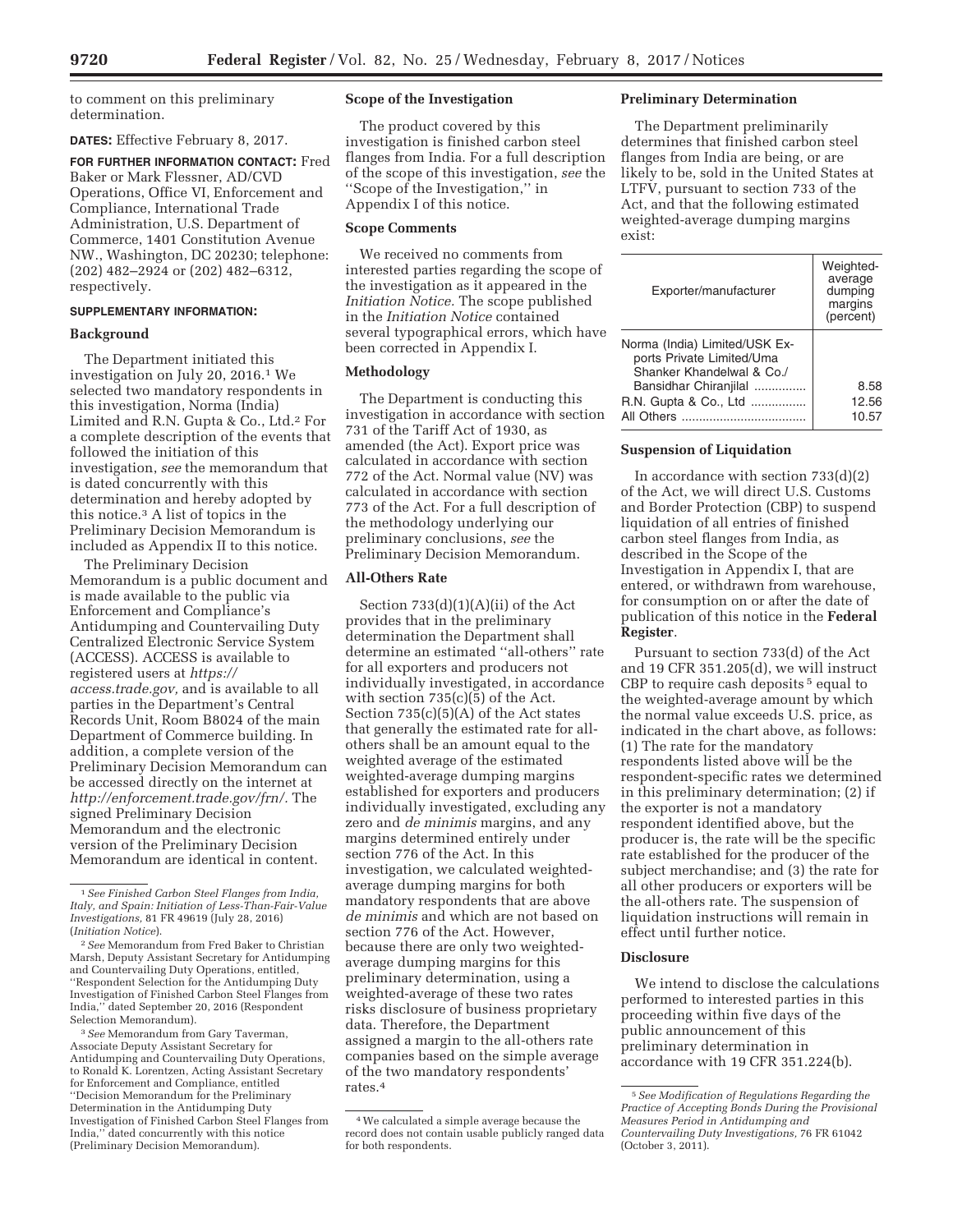#### **Verification**

As provided in section 782(i) of the Act, we intend to verify information relied upon in making our final determination.

# **Public Comment**

Interested parties are invited to comment on this preliminary determination no later than 30 days after the date of publication of this preliminary determination.6 Rebuttal briefs, limited to issues raised in case briefs, may be submitted no later than five days after the deadline date for case briefs.7 Pursuant to 19 CFR 351.309(c)(2) and (d)(2), parties who submit case briefs or rebuttal briefs in this proceeding are encouraged to submit with each argument: (1) A statement of the issue; (2) a brief summary of the argument; and (3) a table of authorities.

Pursuant to 19 CFR 351.310(c), interested parties who wish to request a hearing must submit a written request to the Assistant Secretary for Enforcement and Compliance, U.S. Department of Commerce, within 30 days after the date of publication of this notice. Requests should contain the party's name, address, and telephone number, the number of participants, and a list of the issues to be discussed. If a request for a hearing is made, the Department intends to hold the hearing at the U.S. Department of Commerce, 1401 Constitution Avenue NW., Washington, DC 20230, at a time and date to be determined. Parties should confirm by telephone the date, time, and location of the hearing two days before the scheduled date.

All documents must be filed electronically using ACCESS. An electronically-filed request must be received successfully in its entirety by ACCESS by 5:00 p.m. Eastern Standard Time.

# **Postponement of Final Determination and Extension of Provisional Measures**

Section 735(a)(2) of the Act provides that a final determination may be postponed until not later than 135 days after the date of the publication of the preliminary determination if, in the event of an affirmative preliminary determination, a request for such postponement is made by exporters who account for a significant proportion of exports of the subject merchandise, or in the event of a negative preliminary determination, a request for such

postponement is made by the petitioner. Section 351.210(e)(2) of the Department's regulations requires that requests by respondents for postponement of a final determination be accompanied by a request for extension of provisional measures from a four-month period to a period not more than six months in duration.

Respondents Norma and Gupta have requested that, in the event of an affirmative preliminary determination in this investigation, the Department postpone its final determination, *i.e.,* no later than 135 days after the publication of the preliminary determination in the **Federal Register**, and that the Department extend the application of the provisional measures prescribed under section 733(d) of the Act and 19 CFR  $351.210(e)(2)$ , from a four-month period to a period not to exceed six months.<sup>8</sup>

In accordance with section 735(a)(2)(A) of the Act and 19 CFR 351.210(b)(2)(ii), because: (1) Our preliminary determination is affirmative; (2) the requesting exporters account for a significant proportion of exports of the subject merchandise; and (3) no compelling reasons for denial exist, we are postponing the final determination until no later than 135 days after the publication of this notice in the **Federal Register** and extending the provisional measures from a fourmonth period to a period not greater than six months. Accordingly, we will issue our final determination no later than 135 days after the date of publication of this preliminary determination, pursuant to section 735(a)(2) of the Act.9

# **International Trade Commission (ITC) Notification**

In accordance with section 733(f) of the Act, we are notifying the ITC of our affirmative preliminary determination of sales at LTFV. If our final determination is affirmative, the ITC will determine before the later of 120 days after the date of this preliminary determination or 45 days after our final determination whether these imports are materially injuring, or threaten material injury to, the U.S. industry.

This determination is issued and published in accordance with sections 733(f) and 777(i)(1) of the Act and 19 CFR 351.205(c).

Dated: January 26, 2017.

# **Ronald K. Lorentzen,**

*Acting Assistant Secretary for Enforcement and Compliance.* 

# **Appendix I**

## **Scope of the Investigation**

The scope of this investigation covers finished carbon steel flanges. Finished carbon steel flanges differ from unfinished carbon steel flanges (also known as carbon steel flange forgings) in that they have undergone further processing after forging, including, but not limited to, beveling, bore threading, center or step boring, face machining, taper boring, machining ends or surfaces, drilling bolt holes, and/or deburring or shot blasting. Any one of these post-forging processes suffices to render the forging into a finished carbon steel flange for purposes of this investigation. However, mere heat treatment of a carbon steel flange forging (without any other further processing after forging) does not render the forging into a finished carbon steel flange for purposes of this investigation.

While these finished carbon steel flanges are generally manufactured to specification ASME B16.5 or ASME B16.47 series A or series B, the scope is not limited to flanges produced under those specifications. All types of finished carbon steel flanges are included in the scope regardless of pipe size (which may or may not be expressed in inches of nominal pipe size), pressure class (usually, but not necessarily, expressed in pounds of pressure, *e.g.,* 150, 300, 400, 600, 900, 1500, 2500, *etc.*), type of face (*e.g.,* flat face, full face, raised face, *etc.*), configuration (*e.g.,* weld neck, slip on, socket weld, lap joint, threaded, *etc.*), wall thickness (usually, but not necessarily, expressed in inches), normalization, or whether or not heat treated. These carbon steel flanges either meet or exceed the requirements of the ASTM A105, ASTM A694, ASTM A181, ASTM A350 and ASTM A707 standards (or comparable foreign specifications). The scope includes any flanges produced to the above-referenced ASTM standards as currently stated or as may be amended. The term ''carbon steel'' under this scope is steel in which:

(a) iron predominates, by weight, over each of the other contained elements:

(b) the carbon content is 2 percent or less, by weight; and

(c) none of the elements listed below exceeds the quantity, by weight, as indicated: (i) 0.87 percent of aluminum; (ii) 0.0105 percent of boron; (iii) 10.10 percent of chromium; (iv) 1.55 percent of columbium; (v) 3.10 percent of copper; (vi) 0.38 percent of lead; (vii) 3.04 percent of manganese; (viii) 2.05 percent of molybdenum; (ix) 20.15 percent of nickel; (x) 1.55 percent of niobium; (xi) 0.20 percent of nitrogen; (xii) 0.21 percent of phosphorus; (xiii) 3.10 percent of silicon;

- (xiv) 0.21 percent of sulfur;
- (xv) 1.05 percent of titanium;

(xvii) 0.53 percent of vanadium; or

<sup>6</sup>*See* 19 CFR 351.309(c)(1)(i); *see also* 19 CFR 351.303 (for general filing requirements).

<sup>7</sup>*See* 19 CFR 351.309(d); *see also* 19 CFR 351.303 (for general filing requirements).

<sup>8</sup>*See* Letter from Norma to the Secretary of Commerce entitled, ''Request to Postpone the Final Determination,'' dated January 12, 2017; *see also*  Letter from Gupta to the Secretary of Commerce entitled, ''Request to Postpone the Final Determination,'' dated January 11, 2017. 9*See* 19 CFR 351.210(b)(2) and (e).

<sup>(</sup>xvi) 4.06 percent of tungsten;